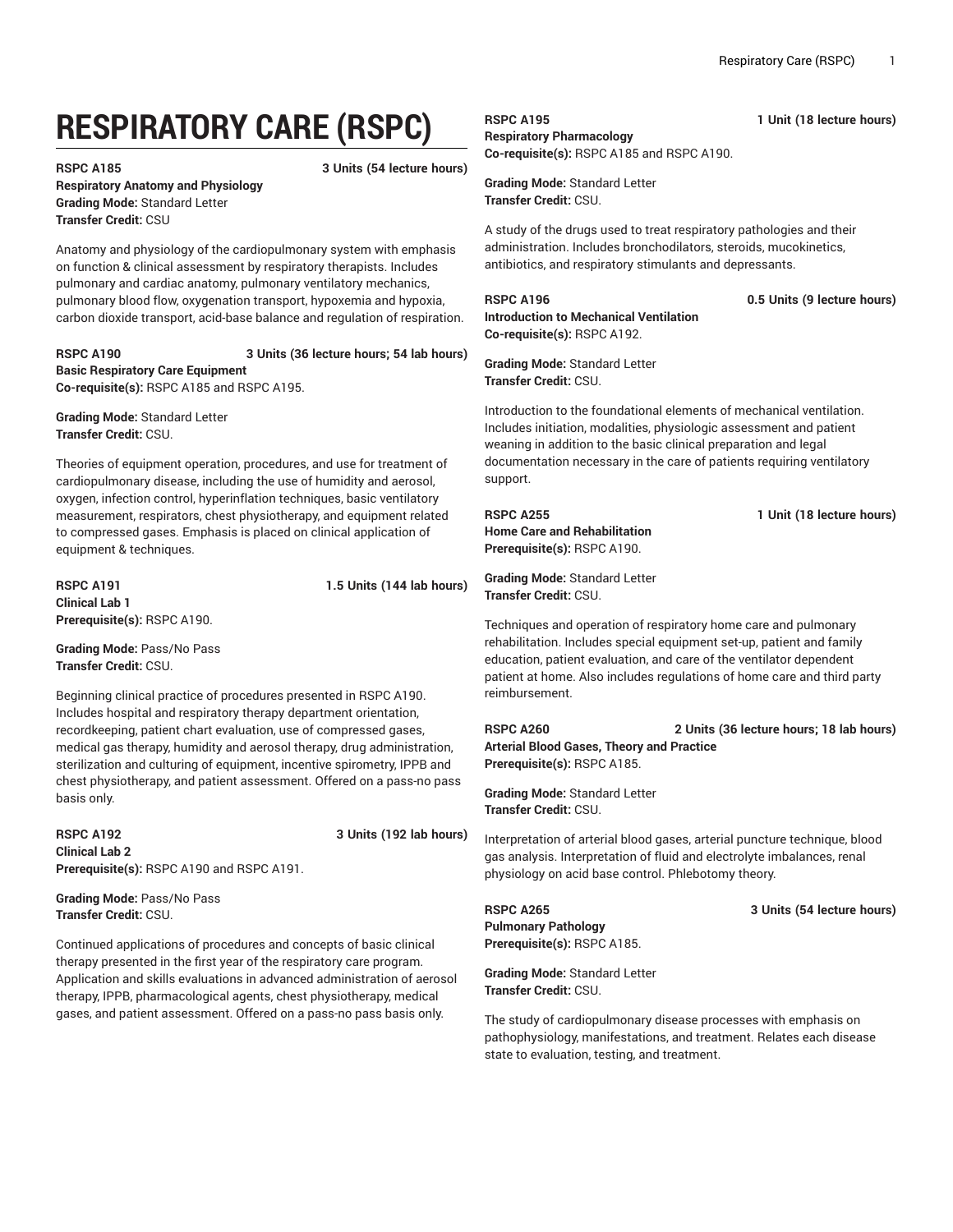**RSPC A270 3 Units (36 lecture hours; 54 lab hours) Ventilators and Respiratory Management Prerequisite(s):** RSPC A260.

**Co-requisite(s):** RSPC A276.

**Grading Mode:** Standard Letter **Transfer Credit:** CSU.

Principles and techniques in the management of patients requiring ventilatory support. Includes mechanical descriptions of ventilators in common use (including laboratory demonstrations and hands on practice), as well as patient assessment for need for ventilatory support along with assessment for changes in ventilatory support techniques.

**Respiratory Care Procedures Prerequisite(s):** RSPC A185.

**RSPC A275 3 Units (54 lecture hours; 18 lab hours)**

**Grading Mode:** Standard Letter **Transfer Credit:** CSU.

Respiratory care procedures, including physical assessment of the chest, chest x-ray assessment, airway management, bronchoscopy, chest tube drainage, electrocardiogram performance and interpretation, and ALS procedures.

**RSPC A276 4 Units (336 other hours) Clinical Lab 3 Prerequisite(s):** RSPC A192.

**Co-requisite(s):** RSPC A270 and RSPC A265.

**Grading Mode:** Pass/No Pass **Transfer Credit:** CSU.

Clinical application of procedures & concepts from RSPC A260, RSPC A270 and RSPC A275, continuing experience in the skills from RSPC A191 and RSPC A192. Includes ABG puncture & analysis, airway management, artificial airways, bronchial hygiene, bronchoscopy, ventilatory management, patient assessment, monitoring, & other therapeutic measures related to patient treatment. Offered on a pass-no pass basis only.

**Pulmonary Case Assessment**

**RSPC A278 1 Unit (18 lecture hours; 18 lab hours)**

**Prerequisite(s):** RSPC A276.

**Grading Mode:** Standard Letter **Transfer Credit:** CSU.

Assessment of critical pulmonary patients with emphasis on assessment techniques, critical care procedures, and management techniques as applied to case studies. Includes use of both actual and simulated patient scenarios using information gathering and decision making by the Respiratory Care Practitioner.

**Physician Series 1 Co-requisite(s):** RSPC A276.

**Grading Mode:** Standard Letter **Transfer Credit:** CSU.

Physician presentations on current topics in pulmonary medicine emphasizing patient assessment and treatment. Discussion with physicians about individual clinical problems.

**RSPC A280 2 Units (36 lecture hours) Advanced Monitoring, Procedures and Therapies in Critical Care Prerequisite(s):** RSPC A270.

**Co-requisite(s):** RSPC A286.

**Grading Mode:** Standard Letter **Transfer Credit:** CSU.

Theory, use, and application of medical techniques used to monitor cardiopulmonary status. Advanced procedures and therapies used in the diagnosis and treatment of the critically ill cardiopulmonary patient. Includes capnography, transcutaneous assessment and hemodynamic monitoring.

**RSPC A285 1 Unit (18 lecture hours; 18 lab hours) Pulmonary Function Testing Prerequisite(s):** RSPC A265.

**Grading Mode:** Standard Letter **Transfer Credit:** CSU.

Theory and application of pulmonary function testing by mechanical and electronic devices.

**Clinical Lab 4 Prerequisite(s):** RSPC A276.

**Co-requisite(s):** RSPC A280 and RSPC A290.

**Grading Mode:** Pass/No Pass **Transfer Credit:** CSU.

Clinical application of respiratory therapy primarily in critical care areas. Includes airway management, patient assessment, ventilator mechanics and management, and monitoring of the critically ill patient. Offered on a pass-no pass basis only.

**RSPC A287 2 Units (160 other hours) Clinical Internship Co-requisite(s):** RSPC A286.

**Grading Mode:** Pass/No Pass **Transfer Credit:** CSU.

Advanced clinical utilization of knowledge and skills in critical care or specialty areas. Cumulative application of assessment, diagnostic, therapeutic, and judgmental skills acquired within the Respiratory Care Program. Offered on a pass-no pass basis only.

**RSPC A279 0.5 Units (9 lecture hours)**

**RSPC A286 3 Units (240 other hours)**